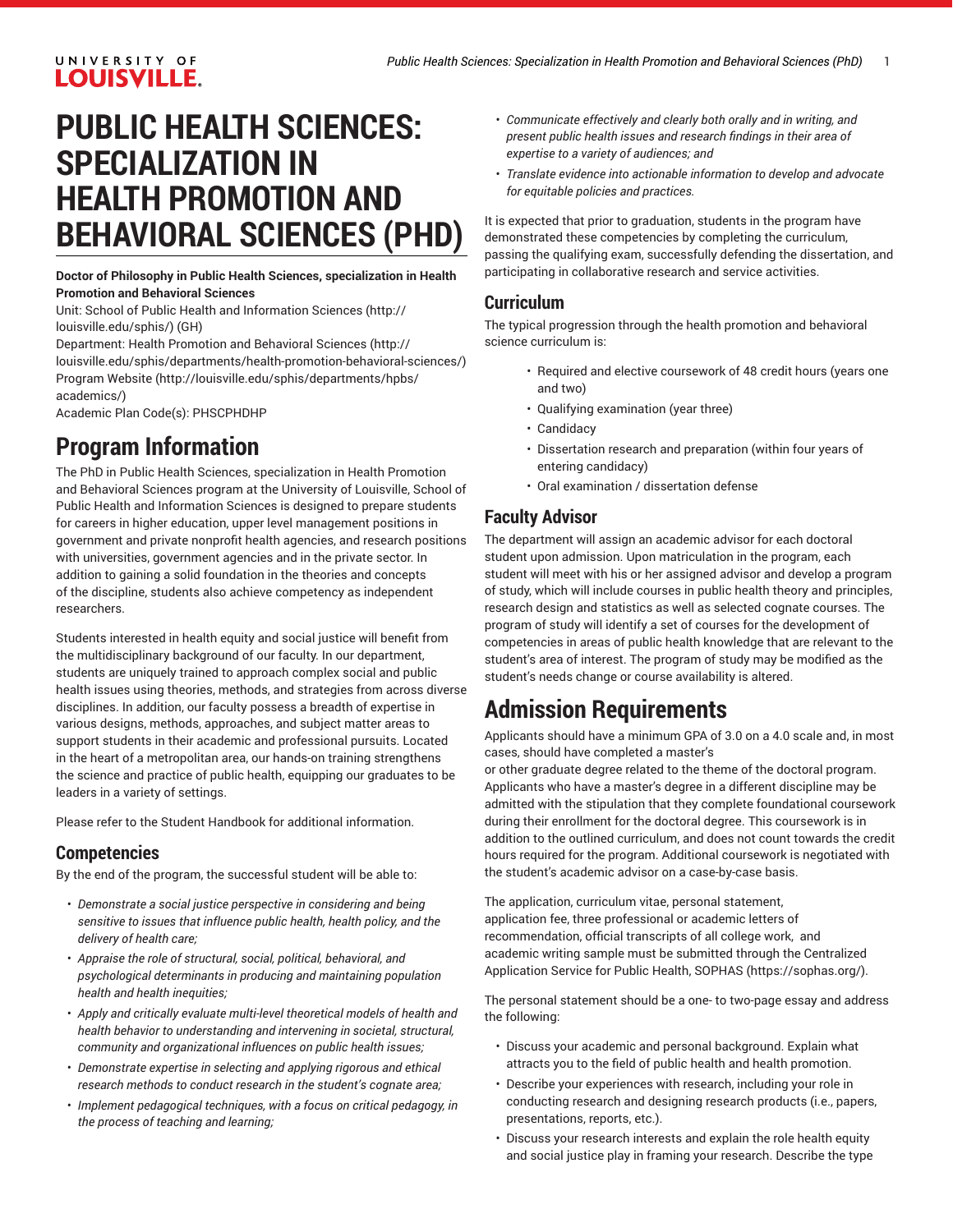# UNIVERSITY OF **LOUISVILLE.**

of research you would like to pursue if admitted into the program. Describe any other personal or professional experiences you believe are relevant.

• Explain your long-term career goals and how a PhD in public health sciences will help you reach these goals.

International students are required to submit TOEFL/IELTS/Duolingo scores and a foreign credential evaluation of their transcripts. TOEFL/ IELTS/Duolingo scores can be waived for students with ECFMG (Educational Commission for Foreign Medical Graduates) certification.

For specific information about the degree specialization or the application process, students should contact the PhD Program Committee Chair, Dr. Jelani Kerr, at [j.kerr@louisville.edu](mailto:j.kerr@louisville.edu) or (502) 852-3292, or the Department Chair, Dr. Monica Wendel, at monica.wendel@louisville.edu or (502) 852-2305.

# **Application Deadline**

Fall semester – March 1 (International applicants); March 31 (Domestic applicants).

Applications received by December 31 will receive first consideration for admission and funding. Those received after December 31 will be considered based on availability of space in the program.

Spring semester - Applications are not accepted.

Summer semester – Applications are not accepted.

# **Program Requirements**

#### **Curriculum**

Students with a Master of Public Health (MPH) and those with master's degrees from other disciplines may be admitted to the PhD program. Possessing an MPH degree provides evidence of the 12 Foundational Competencies for the PhD. Students entering from other disciplines may be required to complete one or more of the MPH core courses for leveling purposes and to formally assess the 12 Foundational Competencies. The leveling courses include the MPH core courses, and they must be completed prior to beginning courses in the student's PhD degree plan.

The PhD curriculum consists of a minimum of 48 credit hours of course work and a dissertation.

## **Coursework**

| Code                             | Title                                                         | <b>Hours</b> |
|----------------------------------|---------------------------------------------------------------|--------------|
| <b>Foundational Requirements</b> |                                                               |              |
| <b>PHPB 701</b>                  | <b>Theoretical Basis of Health Promotion</b>                  |              |
| <b>PHPR 703</b>                  | Health Promotion Research Methods and Design                  |              |
| <b>PHPB 705</b>                  | Policy to Advance Health Equity                               |              |
| <b>PHPB 709</b>                  | Philosophy of Science & Evaluation Theory                     |              |
| <b>PHPB 710</b>                  | Social Justice and Health Equity Research                     |              |
| <b>PHPB 750</b>                  | Doctoral Seminar in Health Promotion & Behavioral<br>Sciences |              |
| <b>Methods &amp; Analysis</b>    |                                                               | 15           |
| <b>PHST 501</b>                  | Introduction to Biostatistics for Health Sciences II          |              |
| <b>PHPB 711</b>                  | Qualitative Research Methods in Public Health                 |              |

Additional courses in research design, instrumentation, and analysis (9 credit hours)

| <b>Teaching Seminar &amp; Lab</b> |                                                                                                                            | $1 - 3$      |
|-----------------------------------|----------------------------------------------------------------------------------------------------------------------------|--------------|
| <b>PHPB 730</b>                   | Teaching Seminar in Health Promotion and<br>Behavioral Sciences (required for all PhD students)                            |              |
| <b>PHPB 731</b>                   | Teaching Lab in Health Promotion and Behavioral<br>Sciences (optional for students wishing to gain<br>teaching experience) |              |
| <b>Cognate Area of Study</b>      |                                                                                                                            | 15           |
|                                   | Coursework determined by student and faculty advisor.                                                                      |              |
| <b>Dissertation</b>               |                                                                                                                            | as<br>needed |
| <b>Minimum Total Hours</b>        |                                                                                                                            | 48           |

1 Students are required to register for two semesters PHPB 750 Doctoral Seminar in Health Promotion & Behavioral Sciences at one (1) credit each, but must attend at least four semesters while pursuing doctoral coursework. The full course is completed over four semesters, with students producing a complete professional portfolio of materials annually.

# **Qualifying Examination**

Upon completion of all formal course work, students will take a written qualifying exam to demonstrate their ability to synthesize and apply concepts from those courses. Results will be given to students within six weeks of completion of the exam. The exam will be evaluated on a pass/fail basis; students who do not pass the exam on their first attempt will be given time to prepare to sit for the exam one additional time. The retake of the exam must be attempted within 6 months at a regularly scheduled exam date (February, July, or October) following the first attempt at the discretion of the specialization and in consultation with the student. If a student fails to pass on the second attempt, the student will be dropped from the program. Once the qualifying exam is successfully completed, students will be admitted to candidacy for the doctoral degree*.*

See Student Handbook for additional information.

### **Dissertation**

A dissertation, based on original research conducted by the student, is required of a candidate for the degree of Doctor of Philosophy in Public Health Sciences with a specialization in Health Promotion and Behavioral Sciences. The dissertation is to be a scholarly achievement that demonstrates the student's ability to conduct independent research and a thorough understanding of research principles, concepts, and techniques in health promotion. The dissertation must follow the [guidelines of the Graduate School](http://louisville.edu/graduate/current-students/thesis-dissertation-information/) ([http://louisville.edu/graduate/current](http://louisville.edu/graduate/current-students/thesis-dissertation-information/)[students/thesis-dissertation-information/\)](http://louisville.edu/graduate/current-students/thesis-dissertation-information/).

See Student Handbook for additional information.

#### **Dissertation Committee**

The student's dissertation research will be guided by, and the final product approved by, a Dissertation Committee. The Chair of the Committee, who must come from within the department, will be appointed by the Dean of the School of Public Health and Information Sciences upon the advice of the Chair of the Department of Health Promotion and Behavioral Sciences.

The Dissertation Committee shall consist of at least four members to a maximum of six members. The Chair of the Committee and at least one other committee member must be from the department. At least one of the additional members must be from outside of the